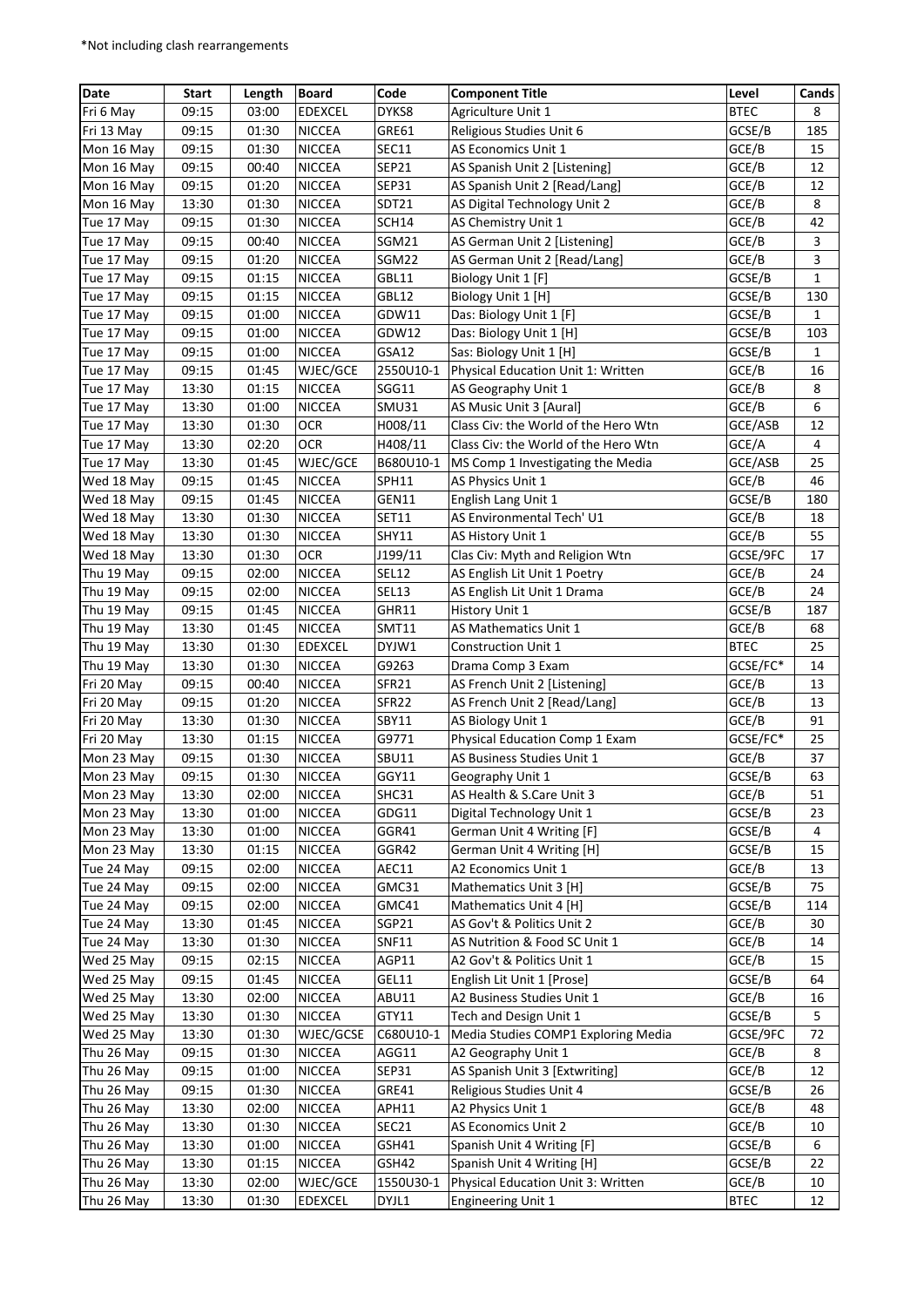| Date       | <b>Start</b> | Length | <b>Board</b>  | Code              | <b>Component Title</b>                                 | Level   | Cands          |
|------------|--------------|--------|---------------|-------------------|--------------------------------------------------------|---------|----------------|
| Fri 27 May | 09:15        | 02:30  | <b>NICCEA</b> | AHY21             | A2 History Unit 2                                      | GCE/B   | 33             |
| Fri 27 May | 09:15        | 01:30  | <b>NICCEA</b> | SDT11             | AS Digital Technology Unit 1                           | GCE/B   | $\mathbf{1}$   |
| Fri 27 May | 09:15        | 01:15  | <b>NICCEA</b> | SGG21             | AS Geography Unit 2                                    | GCE/B   | 8              |
| Fri 27 May | 09:15        | 01:15  | <b>NICCEA</b> | GCM12             | Chemistry Unit 1 [H]                                   | GCSE/B  | 107            |
| Fri 27 May | 09:15        | 01:00  | <b>NICCEA</b> | GDW21             |                                                        | GCSE/B  | 1              |
| Fri 27 May | 09:15        | 01:00  | <b>NICCEA</b> | GDW22             | Das: Chemistry Unit 1 [F]<br>Das: Chemistry Unit 1 [H] | GCSE/B  | 112            |
|            |              |        |               | GSA22             |                                                        |         |                |
| Fri 27 May | 09:15        | 01:00  | <b>NICCEA</b> |                   | Sas: Chemistry Unit 2 [H]                              | GCSE/B  | 1              |
| Fri 27 May | 09:15        | 01:30  | <b>OCR</b>    | H008/22           | Class Civ: Imperial Image-Wrtn                         | GCE/ASB | 12             |
| Fri 27 May | 09:15        | 01:45  | <b>OCR</b>    | H408/22           | Class Civ: Imperial Image Wrtn                         | GCE/A   | 4              |
| Fri 27 May | 09:15        | 02:15  | WJEC/GCE      | A680U10-1         | Media Studies Comp 1 Media Products                    | GCE/A   | 15             |
| Fri 27 May | 09:15        | 02:00  | WJEC/GCE      | B680U20-1         | MS Comp 2 Investigating Media Forms                    | GCE/ASB | 25             |
| Fri 27 May | 13:30        | 01:30  | <b>NICCEA</b> | SCH <sub>24</sub> | AS Chemistry Unit 2                                    | GCE/B   | 42             |
| Fri 27 May | 13:30        | 01:00  | <b>NICCEA</b> | GFC41             | French Unit 4 Writing [F]                              | GCSE/B  | 22             |
| Fri 27 May | 13:30        | 01:15  | <b>NICCEA</b> | GFC42             | French Unit 4 Writing [H]                              | GCSE/B  | 98             |
| Mon 30 May | 09:15        | 02:00  | <b>NICCEA</b> | ACH14             | A2 Chemistry Unit 1                                    | GCE/B   | 32             |
| Mon 30 May | 09:15        | 01:30  | <b>NICCEA</b> | SBY21             | AS Biology Unit 2                                      | GCE/B   | 91             |
| Mon 30 May | 13:30        | 01:00  | <b>NICCEA</b> | SEL21             | AS English Literature Unit 2                           | GCE/B   | 23             |
| Mon 30 May | 13:30        | 00:35  | <b>NICCEA</b> | GGR11             | German Unit 1 Listening [F]                            | GCSE/B  | 3              |
| Mon 30 May | 13:30        | 00:45  | <b>NICCEA</b> | GGR12             | German Unit 1 Listening [H]                            | GCSE/B  | 16             |
| Tue 31 May | 09:15        | 01:30  | <b>NICCEA</b> | AEL11             | A2 English Literature Unit 1                           | GCE/B   | 11             |
| Tue 31 May | 09:15        | 02:00  | <b>NICCEA</b> | SMU32             | AS Music Unit 3 [Written]                              | GCE/B   | 6              |
| Tue 31 May | 13:30        | 02:00  | <b>NICCEA</b> | AHC31             | A2 Health & S.Care Unit 3                              | GCE/B   | 38             |
| Tue 31 May | 13:30        | 01:00  | <b>NICCEA</b> | SGM31             | AS German Unit 3 [Ext Writing]                         | GCE/B   | 3              |
| Tue 31 May | 13:30        | 01:20  | <b>NICCEA</b> | <b>SRE41</b>      | AS Religious Studies Unit 4                            | GCE/B   | 10             |
| Tue 31 May | 13:30        | 01:30  | <b>NICCEA</b> | GBU11             | <b>Business Studies Unit 1</b>                         | GCSE/B  | 53             |
| Wed 01 Jun | 09:15        | 02:15  | <b>NICCEA</b> | ABY11             | A2 Biology Unit 1                                      | GCE/B   | 72             |
| Wed 01 Jun | 09:15        | 01:00  | <b>NICCEA</b> | SGG31             | AS Geography Unit 3                                    | GCE/B   | $\overline{7}$ |
| Wed 01 Jun | 09:15        | 02:00  | <b>NICCEA</b> | GFM11             | Further Maths Unit 1 Pure                              | GCSE/B  | 124            |
| Wed 01 Jun | 13:30        | 01:30  | <b>NICCEA</b> | <b>SHY21</b>      | AS History Unit 2                                      | GCE/B   | 44             |
| Wed 01 Jun | 13:30        | 00:35  | <b>NICCEA</b> | GSH11             | Spanish Unit 1 Listening [F]                           | GCSE/B  | $\mathbf{1}$   |
| Wed 01 Jun | 13:30        | 00:45  | <b>NICCEA</b> | GSH12             | Spanish Unit 1 Listening [H]                           | GCSE/B  | 27             |
| Mon 06 Jun | 09:15        | 02:30  | <b>NICCEA</b> | AMT11             | A2 Mathematics Unit 1                                  | GCE/B   | 45             |
| Mon 06 Jun | 09:15        | 01:45  | <b>NICCEA</b> | SPH21             | AS Physics Unit 2                                      | GCE/B   | 46             |
| Mon 06 Jun | 13:30        | 02:00  | <b>NICCEA</b> | AEC21             | A2 Economics Unit 2                                    | GCE/B   | 13             |
| Mon 06 Jun | 13:30        | 01:15  | <b>NICCEA</b> | SGP11             | AS Gov't & Politics Unit 1                             | GCE/B   | 30             |
| Mon 06 Jun | 13:30        | 01:15  | <b>NICCEA</b> | GAU11             | Agriculture Unit 1                                     | GCSE/B  | 21             |
| Mon 06 Jun | 13:30        | 01:30  | <b>NICCEA</b> | GDG21             | Digital Technology Unit 2                              | GCSE/B  | 20             |
| Tue 07 Jun | 09:15        | 00:45  | <b>NICCEA</b> | AEP21             | A2 Spanish Unit 2 [Listening]                          | GCE/B   | 4              |
| Tue 07 Jun | 09:15        | 02:00  | <b>NICCEA</b> | AEP22             | A2 Spanish Unit 2 [Reading]                            | GCE/B   | 4              |
| Tue 07 Jun | 09:15        | 01:30  | <b>NICCEA</b> | SBU21             | AS Business Studies Unit 2                             | GCE/B   | 30             |
| Tue 07 Jun | 09:15        | 01:00  | <b>NICCEA</b> | GDW31             | Das: Physics Unit 1 [F]                                | GCSE/B  | $\mathbf{1}$   |
| Tue 07 Jun | 09:15        | 01:00  | <b>NICCEA</b> | GDW32             | Das: Physics Unit 1 [H]                                | GCSE/B  | 107            |
| Tue 07 Jun | 09:15        | 01:30  | NICCEA        | GPY12             | Physics Unit 1 [H]                                     | GCSE/B  | 116            |
| Tue 07 Jun | 09:15        | 01:00  | <b>NICCEA</b> | GSA32             | Sas: Physics Unit 3 [H]                                | GCSE/B  | 12             |
| Tue 07 Jun | 09:15        | 01:45  | <b>OCR</b>    | H408/34           | Class Civ: Dmcrcy & Athenians-Wrtn                     | GCE/A   | 4              |
| Tue 07 Jun | 13:30        | 01:30  | <b>NICCEA</b> | AGG21             | A2 Geography Unit 2                                    | GCE/B   | 8              |
| Tue 07 Jun | 13:30        | 01:30  | NICCEA        | <b>SNF21</b>      | AS Nutrition & Food SC Unit 2                          | GCE/B   | 12             |
| Tue 07 Jun | 13:30        | 00:35  | NICCEA        | GFC11             | French Unit 1 Listening [F]                            | GCSE/B  | 5              |
| Tue 07 Jun | 13:30        | 00:45  | NICCEA        | GFC12             | French Unit 1 Listening [H]                            | GCSE/B  | 115            |
| Wed 08 Jun | 09:15        | 02:00  | <b>NICCEA</b> | GEL21             | English Lit Unit 2 [Drama]                             | GCSE/B  | 99             |
| Wed 08 Jun | 09:15        | 02:00  | <b>NICCEA</b> | GEL22             | English Lit Unit 2 [Poetry]                            | GCSE/B  | 99             |
| Wed 08 Jun | 13:30        | 01:15  | <b>NICCEA</b> | AMU31             | A2 Music Unit 3 [Aural]                                | GCE/B   | 3              |
| Wed 08 Jun | 13:30        | 01:00  | <b>NICCEA</b> | SFR31             | AS French Unit 3 [Ext Writing]                         | GCE/B   | 13             |
| Wed 08 Jun | 13:30        | 01:30  | <b>NICCEA</b> | GGY21             | Geography Unit 2                                       | GCSE/B  | 32             |
| Wed 08 Jun | 13:30        | 02:30  | WJEC/GCE      | A680U20-1         | Media Studies Comp 2 Media Forms                       | GCE/A   | 15             |
| Thu 09 Jun | 09:15        | 02:00  | <b>NICCEA</b> | ABU21             | A2 Business Studies Unit 2                             | GCE/B   | 15             |
| Thu 09 Jun | 09:15        | 02:00  | NICCEA        | AEL21             | A2 English Literature Unit 2                           | GCE/B   | 10             |
| Thu 09 Jun | 09:15        | 01:15  | NICCEA        | <b>SMT21</b>      | AS Mathematics Unit 2                                  | GCE/B   | 60             |
| Thu 09 Jun | 09:15        | 01:30  | <b>NICCEA</b> | GBU21             | <b>Business Studies Unit 2</b>                         | GCSE/B  | 29             |
|            |              |        |               |                   |                                                        |         | 3              |
| Thu 09 Jun | 13:30        | 00:45  | <b>NICCEA</b> | AGM21             | A2 German Unit 2 [Listening]                           | GCE/B   |                |